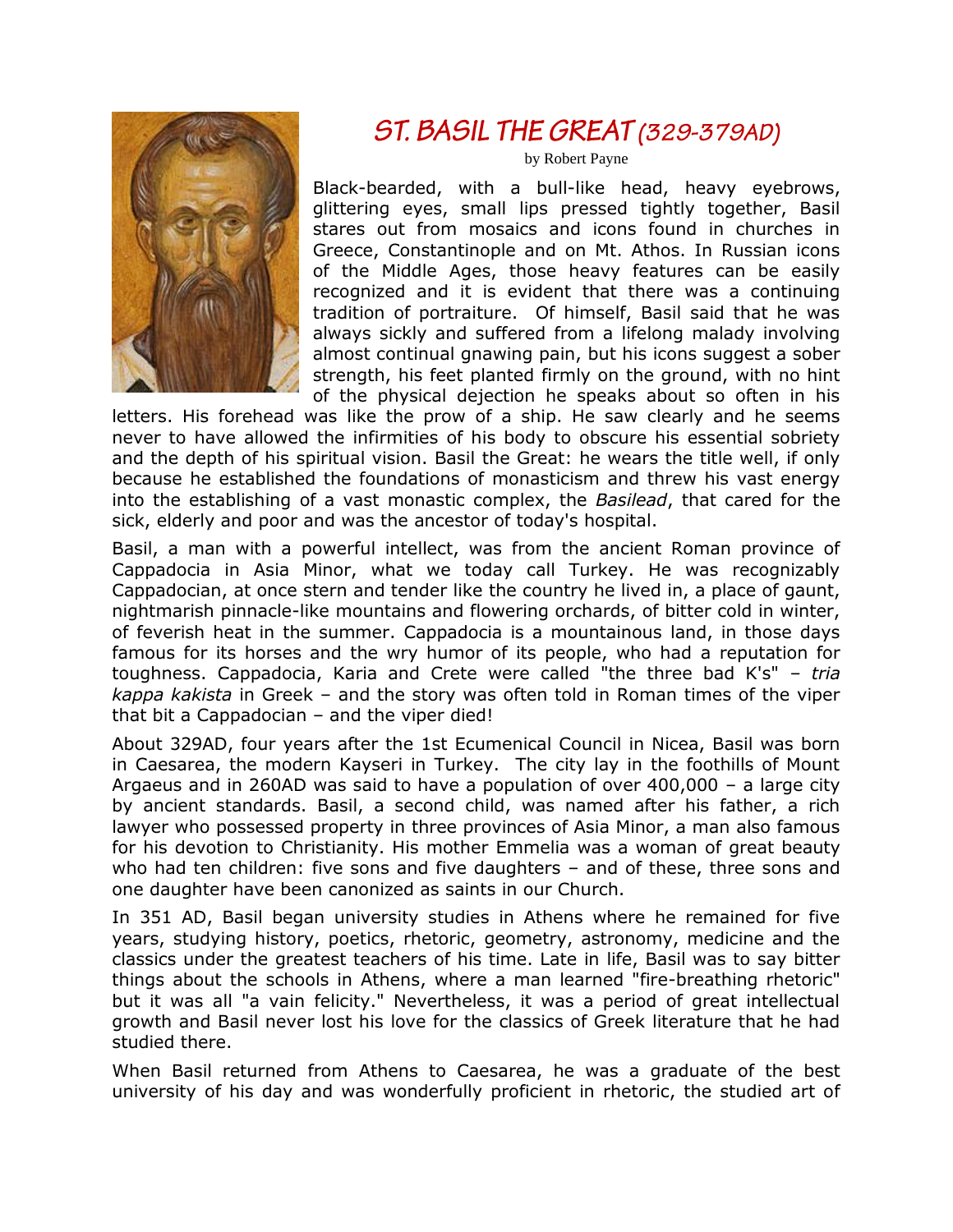public speaking. He was offered the chair of rhetoric at the university in Caesarea and he accepted it. He taught some classes and delighted in his learning and the opportunity to display it. He might have continued as a professor of rhetoric, with a satisfactory law practice, if it had not been for his older sister Macrina and the shock of the death of his younger brother, Naukratios, who had been deeply religious. One day, he just went out to fish and was brought home dead. There was no warning sickness. He died suddenly, on a clear day, like someone struck by lightning. Earlier, Macrina had accused Basil of "being puffed up like a blowfish with the arrogance of oratory" and had upbraided him for not taking his Christian faith seriously enough. The shock of his brother's sudden death overwhelmed Basil. He renounced his professorship and sat at his sister's feet, learning from her the Christian traditions of his family and developing in him the desire for a different life, a life lived with integrity and virtue and oriented towards Christ and his coming kingdom. It was the turning point in Basil's life. Now baptized as an adult, Basil left Caesarea and toured the monastic establishments of fourth century Egypt and Syria, where he learned of the constant need for repentance, of always turning one's life towards Christ and the rigorous discipline necessary for living the monastic life. Basil's life found new focus. Stern, calm and vigorous, there was steel in him. In 359 AD, Basil was made a reader in the Church and five years later, the aging Bishop of Caesarea, Eusebius, ordained him a presbyter, much against his will, and he began to preach on a regular basis. In 370 AD, with the death of Eusebius, Basil became the Bishop of Caesarea.

As Bishop of Caesarea, Basil was also the metropolitan of Cappadocia and the Exarch of Pontus and his authority extended over eleven provinces of Asia Minor. He simmered with energy. He administered his diocese, preached and taught, fostered monasteries, wrote innumerable letters and published a small flood of books, many of them key theological texts still read to this day. He wrote to governors, tax collectors, widows, generals and more. His letters are often long by ancient standards, carefully considered and written in a hard-driving style characteristic of everything he wrote: a style composed of seemingly boundless energy, a fierce strength and an overwhelming love. He prepared the plans for the huge hospital he proposed to build outside the walls of the city of Caesarea, the first of its kind in the ancient world, with dispensaries and dormitories, a soup kitchen for the hungry and a special building for lepers. To this hospital, the poor and the sick would be admitted free. Basil confronted corruption among the clergy and was unafraid to confront even the Emperor's personal envoy, if necessary.

Sometime in 372 AD, the Roman Emperor Valens, who denied the divinity of Christ, sent the prefect Modestos to Caesarea to make Basil conform to imperial policies and accept Arianism or be removed from the episcopacy. Modestos, who bore the title Count of the East, possessed only a little less power than the Emperor. He summoned Basil before an imperial tribunal in Caesarea and fortunately, we have a record of their conversation.

"Basil," Modestos shouted, ignoring Roman protocol and omitting all of Basil's titles and honors, "how dare you defy imperial power? Do you know what I can do to you? Don't you fear my power?"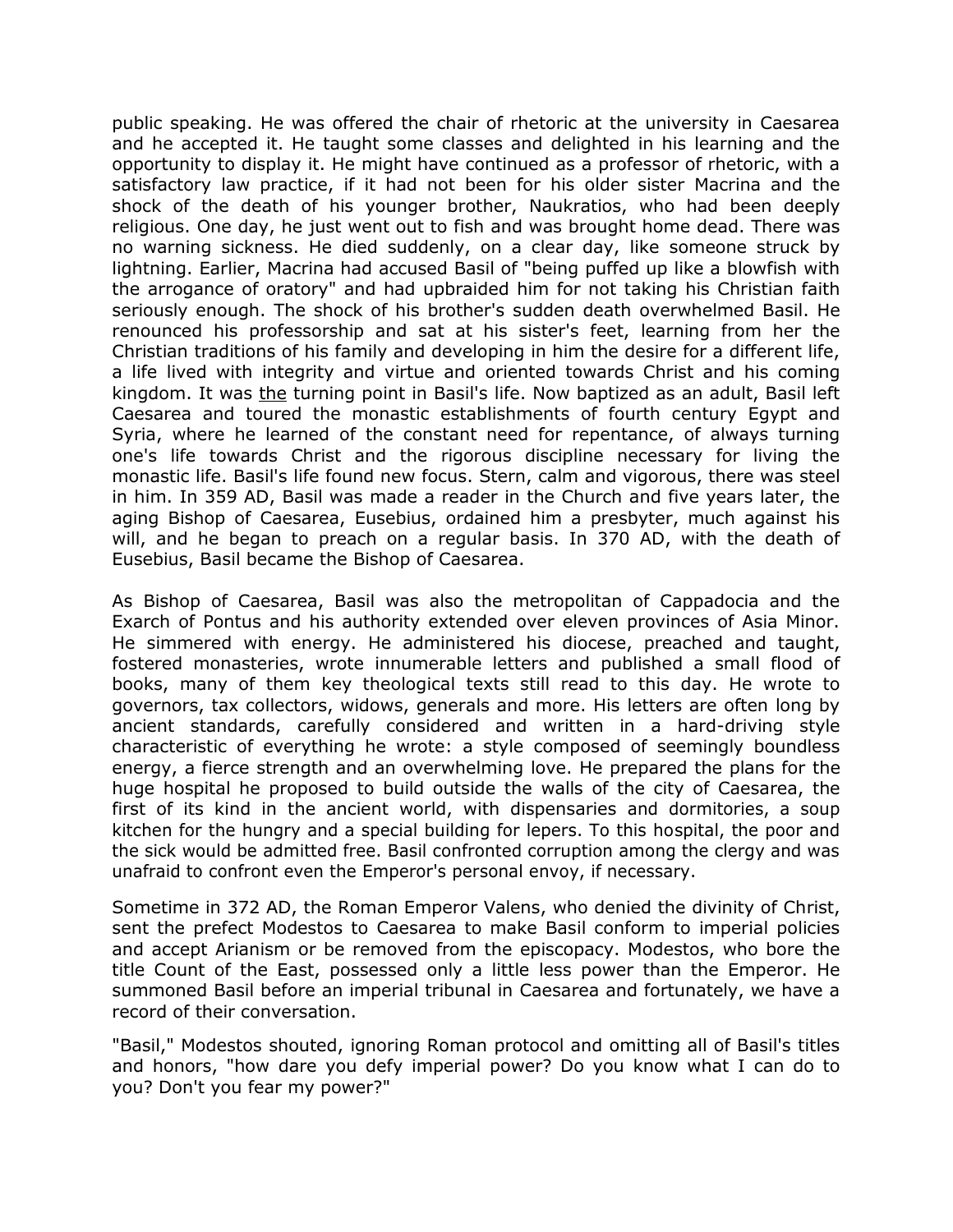

"What can you do?" Basil answered quietly.

"What! You dare say that to me! I can confiscate your possessions, banish you, torture you and put you to death!"

"Is that all?" Basil replied. "None of these things bother me. You cannot confiscate my property and possessions because I have none, unless you want to take the clothes that I'm wearing and the few books that I have. Banishment and exile – what have these to do with me? I am at home everywhere on God's earth. You cannot exile me from the grace of God! I am already a pilgrim and sojourner in this life. To be put to death is the only power you have over me. As for death, it is welcome to me, for it will bring me all the sooner into His blessed Presence, close to Him whom I already serve."

Startled, Modestos said: "No one ever spoke to me in such a manner until now."

No doubt," retorted Basil. "You've probably never met a bishop until now."

Basil's defiant rejection of Modestos was so surprising that he had earned the man's respect.

By 372 AD, Basil had only seven more years to live. He would be dead by the time he was fifty. He lived those years to the full, driving himself hard, forever writing or

dictating, visiting churches, thundering his defense of the divinity of Christ or quarreling with the enemies he made because of his devotion to Christ. He refused to rest. He had a strong sympathy for the poor and downtrodden. He developed a passion for embracing lepers. His sermons on the Christian necessity of helping those who are poor cannot be read without challenge to this day. Basil's homilies are characterized by a deliberate attempt to humanize and personalize the plight of the poor. Basil brings his powerful rhetorical skills to bear in order show us the face of our neighbor: the emaciated face of the starving person who has gone blind as a result of malnutrition, the agonized face of a parent forced to sell a child into slavery in order to save the rest of the family from starvation. Basil is determined that the faces of our suffering brothers and sisters should not be ignored or remain hidden from us. He harshly criticizes the wealthy of his day for their excessive consumption - sumptuous meals, lavish dress, large and ornately decorated houses, all of which he sees as directly linked to the plight of the poor. For him, to love Christ and to care for the poor were the two sides of a single coin.

Basil the Great – a learned man devoted to the sacred truth of Christ in a singular fashion, afraid of no man and in love with God.